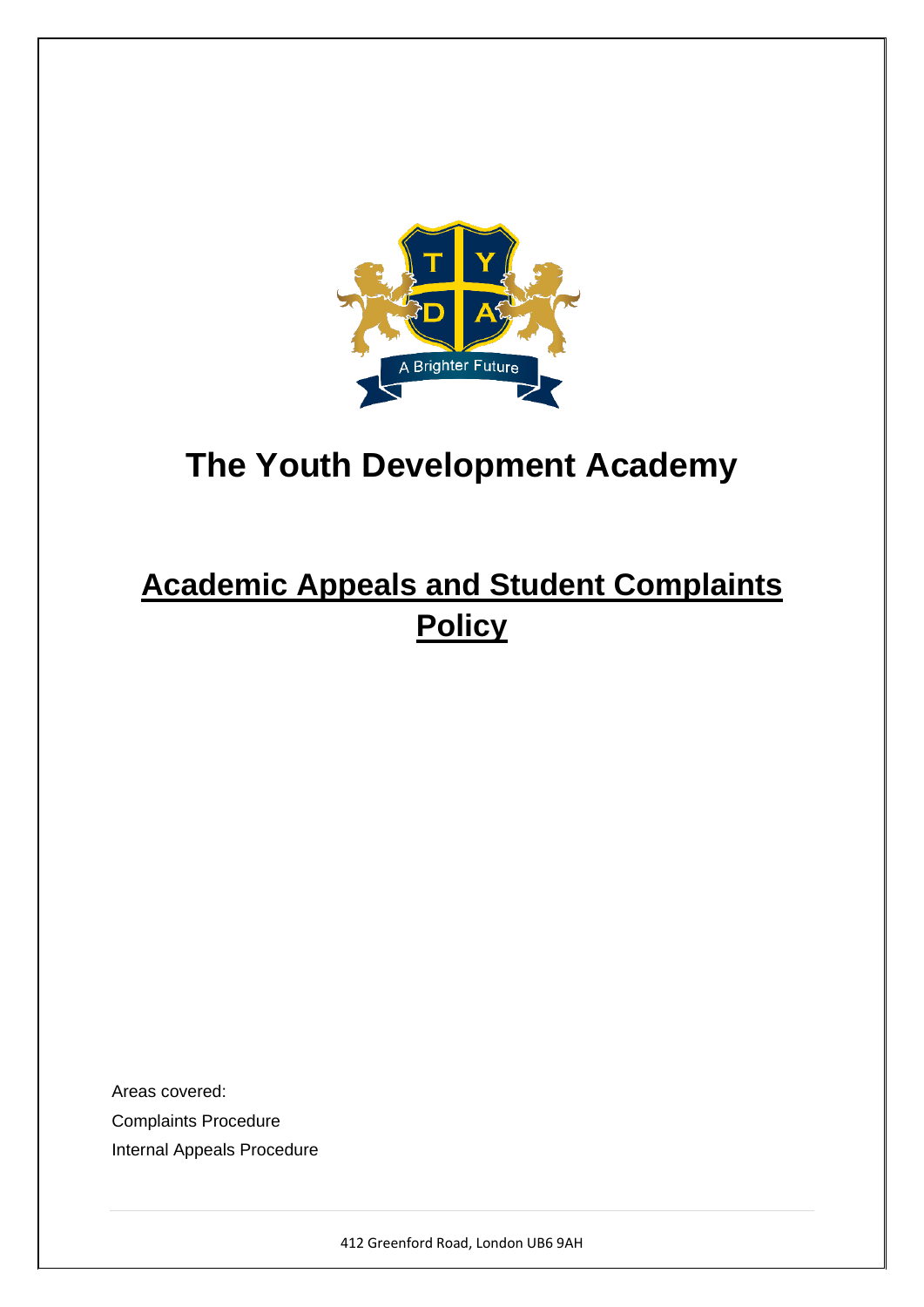# **Context**

The Youth Development Academy (TYDA) aims to provide an open, accountable and fair service to everyone associated with the academy.

In furtherance of this aim there is a structured procedure for both academic appeals and student complaints. These procedures are '**the basis of effective appeals and complaints processes.'** You should use these procedures if you are a student of the Academy, a member of staff, a visitor or an associate of the Academy, and wish to complain or appeal a decision.

# **1. Complaints Procedure: Information, advice and guidance**

There is the right to complain and to have it considered and investigated. The aim is to learn from any mistakes and the complaints procedure is seen as a very important part of the academy's continuous improvement plans.

The academy will always try to deal and resolve a complaint within the timescales given in this procedure, but sometimes it may not be possible to do this if the complaint is complex and difficult to review. However, the Academy will always try to keep in touch with the complainant. If the Academy is unable to tell the complainant the exact outcome, it may be because it is confidential between an individual and the Academy.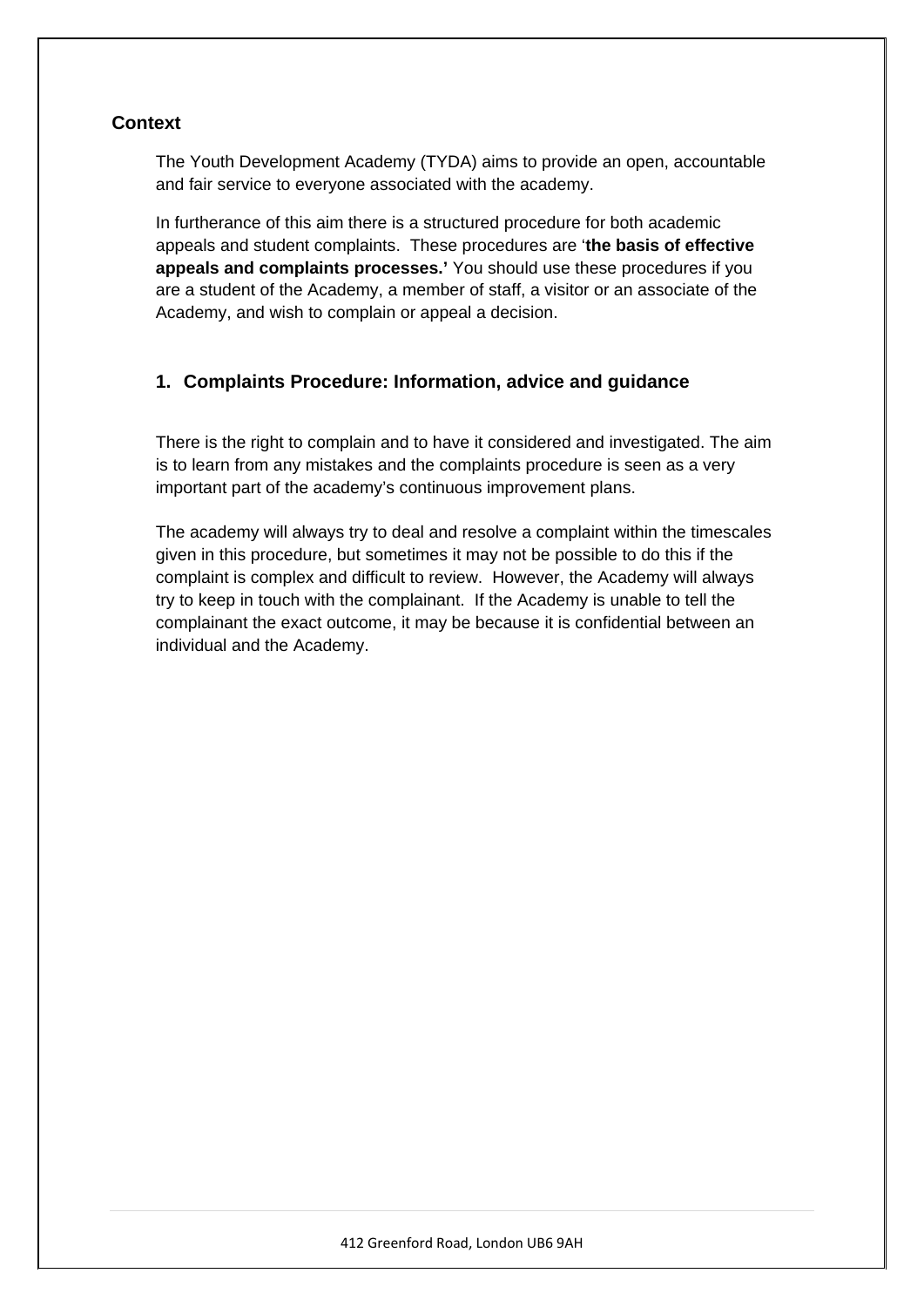# **Stage 1 – Informal Procedure**

Students currently studying at the Academy and unhappy about a course, are advised to speak to the course tutor. The student may also want to speak to any of the following members of staff:

- The Internal Verifier responsible for quality assurance of your course.
- The Welfare Officer

If you are not a student at the Academy, you should contact the Academy and explain your complaint about the service or information you have received, which will then be passed on to the person who is best positioned to help.

#### **Stage 2- Formal Procedure**

If the complainant prefers not to speak to someone, or is still dissatisfied after speaking to someone, a formal complaint can be made in writing.

To do this you can fill in the complaint form available at the reception/website portal. Please ensure that you complete the personal details section and give an accurate account of the complaint, as well as any actions you would like to suggest that the Academy should take.

Please put the form in a sealed envelope and address it to the Welfare Officer, if the complainant's wish is for the complaint to be dealt with in private and confidentially.

## **What students can expect to happen?**

The aim is to resolve complaints informally at the first point of contact with the person making the complaint. When a formal complaint is received through the procedure stated above, the Academy will phone and send an acknowledgment in writing within three working days of receipt of the complaint.

The complaint will be investigated by the relevant department and a response given within eight working days. If the complaint is particularly complex an estimated timescale as to when to expect to receive a response will be given. If the Academy **agrees** with the complaint the complainant will be advised in writing and given an explanation,

If the Academy **does not agree** with the complaint you will be advised in writing, and your right to appeal will be explained.

## **Stage 3 – Appeals Procedure**

If the complainant receives a decision and is not happy with the outcome, an appeal to the Principal may be made. The complainant should contact the Welfare Officer who will advise writing a letter or sending an email stating that the Academy wishes to appeal against the decision; the complainant will not need to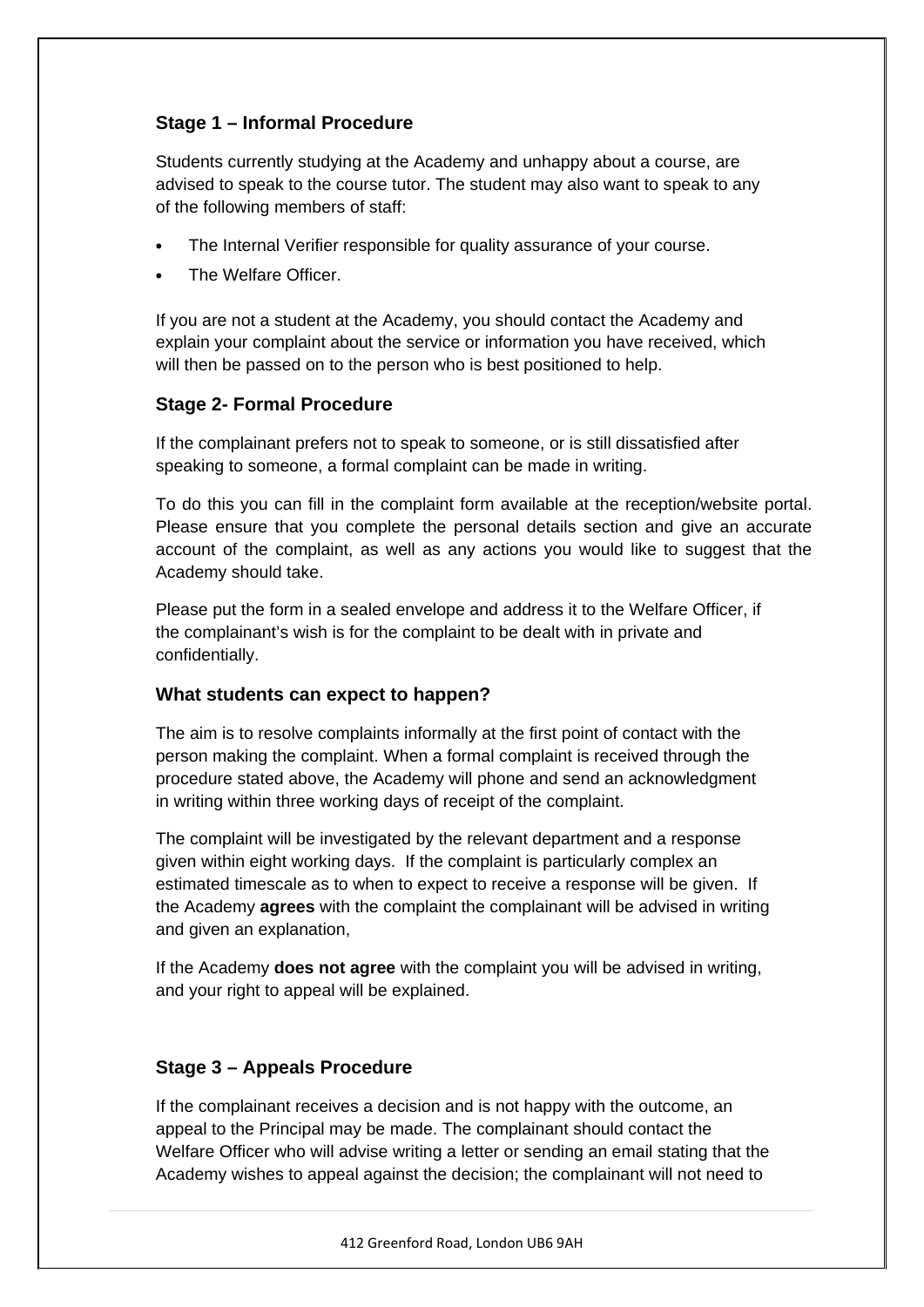tell the Academy about the complaint as the details will already have been passed internally.

The Academy Principal will review the complaint and decide if the decision is upheld. The complainant may be asked to come to a meeting at the Academy to discuss the complaint and also invited to bring a friend or family member to accompany them to the meeting.

The Academy Principal will review and respond to the complainant within ten days from the date on the appeals letter.

# **Stage 4 – After Appeals Procedure**

If the complainant is still dissatisfied with the outcome of the complaint, the complainant is advised to contact the appropriate agency that monitors the Academy's compliance with its published standards and quality. The complainant will be advised of the agency contact details and complaints procedure to assist in taking the complaint further.

## **Action, monitoring and enhancement**

The Academy will monitor the efficiency and effectiveness of the current structure in July/August each year as part of its Annual Policy Review.

The Academy is very aware of the importance of the process in developing an effective relationship with its learners. Students must feel they have an effective 'voice' and that the procedure is accessible and transparent. The procedure must be visibly 'conducted in a timely and fair manner'.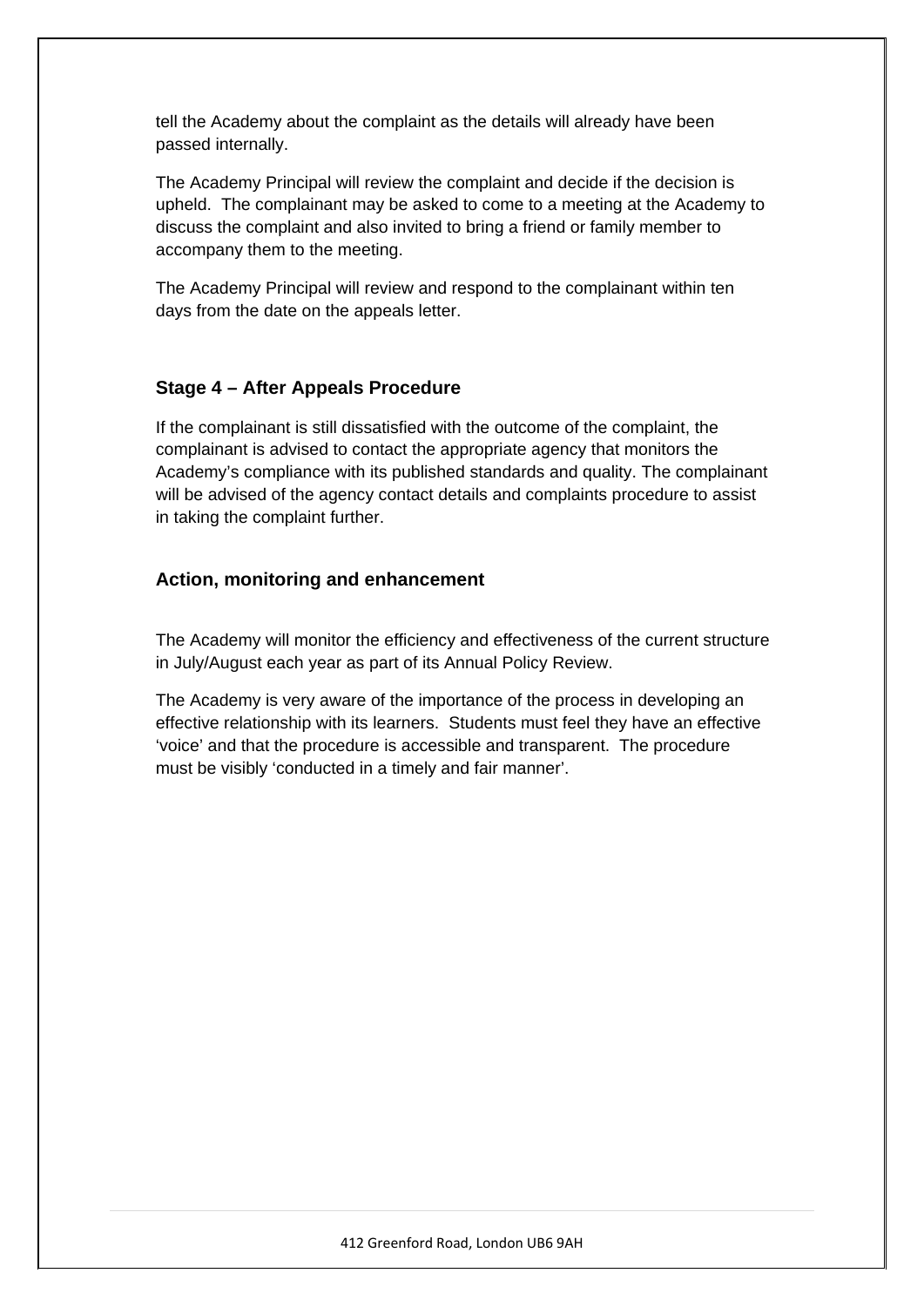# **2. Internal Appeals procedures, design and implementation**

#### **Aim**

The quality assurance of assessment decisions or approval of outcomes is based on impartial, reliable and valid judgments and the Academy aims to ensure that the decisions affecting the learners are processed fairly. Nevertheless, there may be incidents when decisions taken by the Academy are questioned. To allow a learner to enquire about, or submit, an appeal to the Academy, against assessment decisions or other decisions, the Academy has a clear and transparent procedure for the learner to follow. All appeals to the Academy must be authorised by the Quality Nominee.

#### **Guidance on appeals procedure.**

The Academy is required to have a centre policy on appeals concerning all qualifications. It is essential that the policy is communicated to all staff and learners.

This appeals policy must be read in conjunction with the relevant awarding organisation procedures. For appeals made against the Assessor's/Internal Verifier's decision, the appeals procedure will focus on whether the Assessors/Internal Verifier:

- used procedures that were consistent with the requirements of the regulators;
- applied the procedures correctly and fairly in arriving at judgements.

In respect of assessment outcomes, the appeals process investigates procedures and is not concerned with making judgments about the learners' work. Appeals do not inevitably involve the re-marking or reassessment of the learner's work, but a review of the learner's work may be ordered if the outcome of the appeal authorises such a decision.

An appeal from an individual learner must first go through the internal appeals procedures of the Academy before the appeal is submitted to the awarding organisation. The Quality Nominee is required to submit the appeal on behalf of the learner to the awarding organisation. When reviewing an individual learner appeal, the awarding organisation will consider whether the procedures followed by the Academy were consistent with the Academy Appeals Procedure.

During an appeal, the Academy shall retain all evidence relating to the appeal case. If the appeal involves the work of a learner the Academy shall retain the work of the complete cohort. The Internal Verifier will keep all documentation regarding an appeal for a minimum of eighteen months. The course administrators must also keep documentation relating to a learner's appeal or an appeal to the Internal Verifier for a minimum of eighteen months.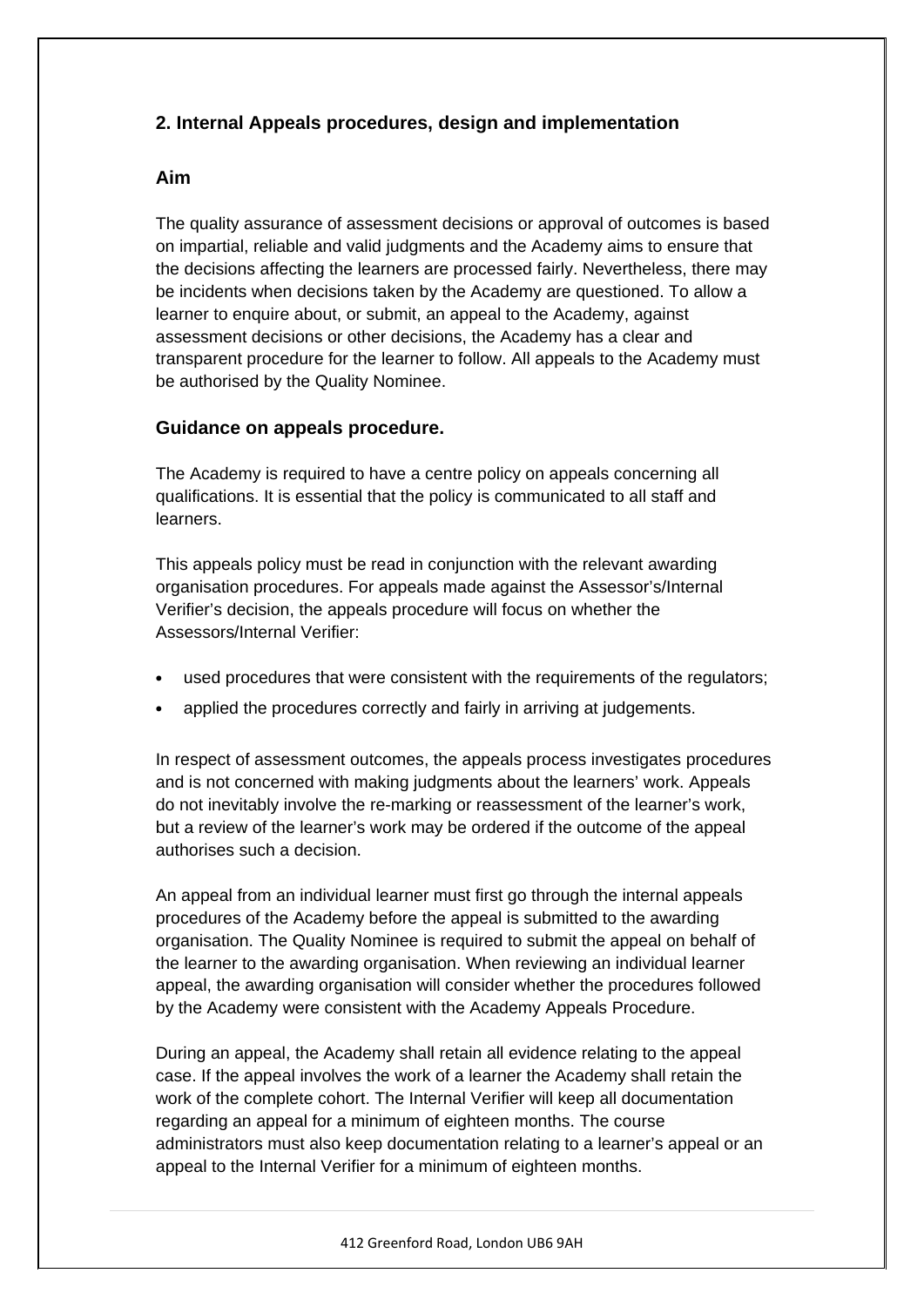# **Procedure**

## **Stage 1 – Informal Assessor's Appeal**

The appeals procedure involves a review of the appeal by the Assessor(s). The Assessor(s) will make enquiries based on the nature of the appeal and on this evidence decide if any further work relating to the appeal should be authorised. For the majority of cases the appeal can be resolved at this stage.

The Learner must complete and present the appeals application form within seven working days after receiving the assessment results from an assignment.

The Assessors will communicate the outcome of their decision to the Learner either immediately or no later than seven working days.

The Assessor will consider the appeal and will subsequently:

- provide the Learner with a clear explanation/reiteration of the assessment decision following re-evaluation of the evidence;
- amend the Learner's assessment record, if appropriate;
- give feedback to the Learner on the outcome of the decision.

In cases where the Learner remains dissatisfied after notification of the outcome of Stage 1, the Learner may progress to Stage 2 by submitting a written request to the Internal Verifier within seven working days of receipt of the outcome of Stage 1.

#### **Stage 2: Internal Verifier Appeal**

Stage 2 of the appeals procedure permits the Learner to present the case to the Internal Verifier.

The Internal Verifier will consider an appeal for Stage 2 provided that:

- the appeal application is submitted by the assessor and recorded on the Academy appeals application form;
- the appeal is submitted within the time limit of seven working days of receipt of the outcome of Stage 1;
- the assessor's Stage 1 appeal process has been exhausted.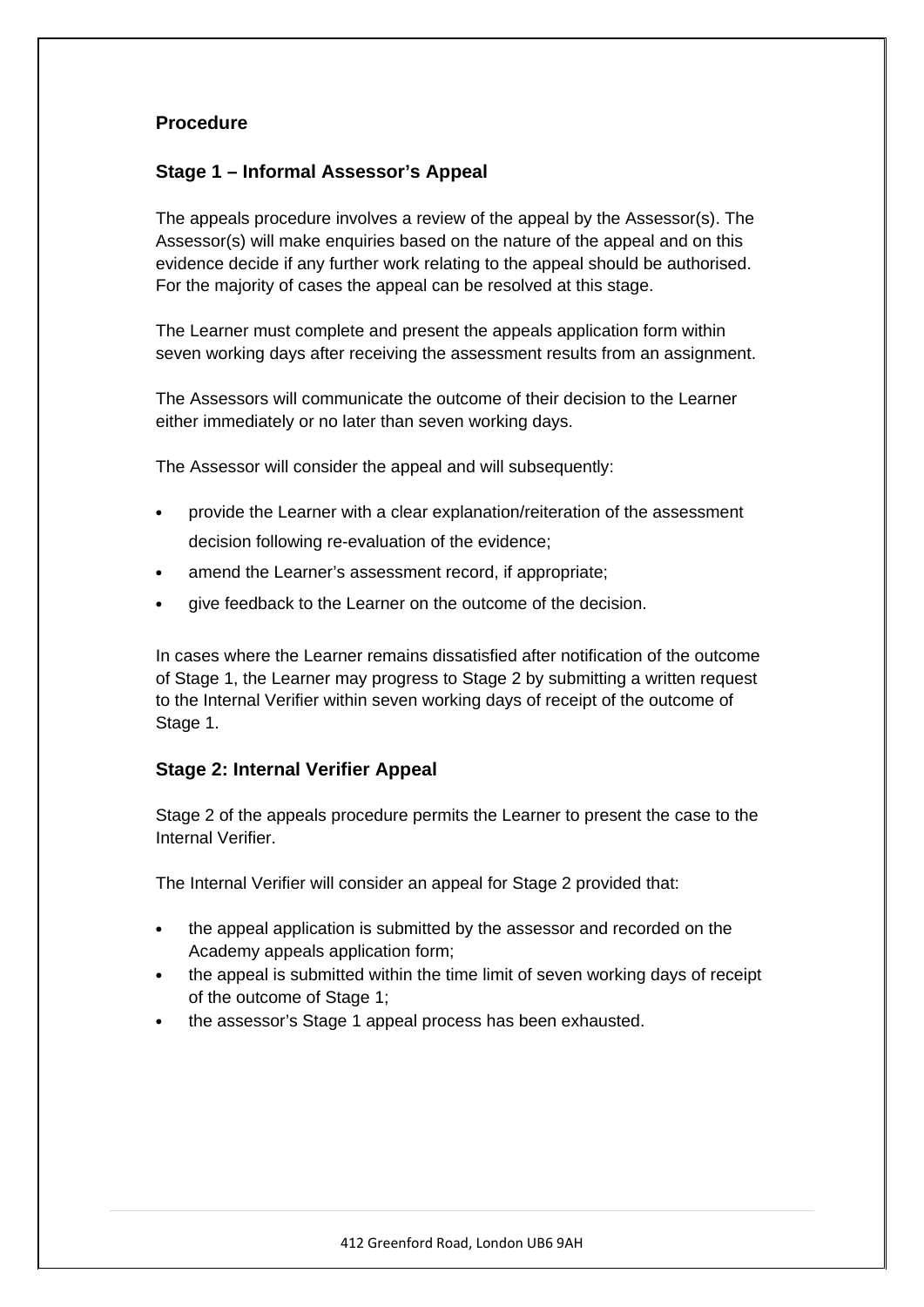The internal Verifier will consider the appeal by evaluating:

- the Learner evidence and associated records;
- the Assessor's rationale for the decision;
- the opinion of another Assessor;
- the opinion of the Learner.

The Internal Verifier will communicate the outcome of the decision to the Assessor within seven working days. A report of the decision and outcome will be sent to the Learner within ten working days from receipt of the appeals application form.

#### **Stage 3: Senior Management Panel**

In the event of Stages 1 and 2 being exhausted without a satisfactory resolution, Stage 3 of the appeals procedure may be invoked.

The Learner must make their appeal in writing to the Academic Director within 7 working days from receipt of the outcome in Stage 2.

The Academic Director will nominate a senior member of staff and another experienced member of the teaching staff to lead the enquiry provided that they have played no part in the original assessment process. The investigation will take into account the written submission from the applicant and will include a check on the awarding organisation procedures that were followed in arriving at the assessment decision, and whether those procedures were compliant with the Code of Practice and applied fairly.

The procedures which are open to investigation include the full range of processes involved in, and leading to, the award of grades. The appeals process is not directly concerned with making judgements about the quality of learners' work since this is the responsibility of the Assessor and Internal Verifier.

An appeal investigation does not generally involve a further review of the Learner's work, but such action may be authorised.

The Internal Verifier involved in Stage 2 must forward relevant details to the appeals panel and these should include:

- Appeal Application Form;
- assessment and evidence records;
- all correspondence and feedback given to the Learner at Stages 1 and 2.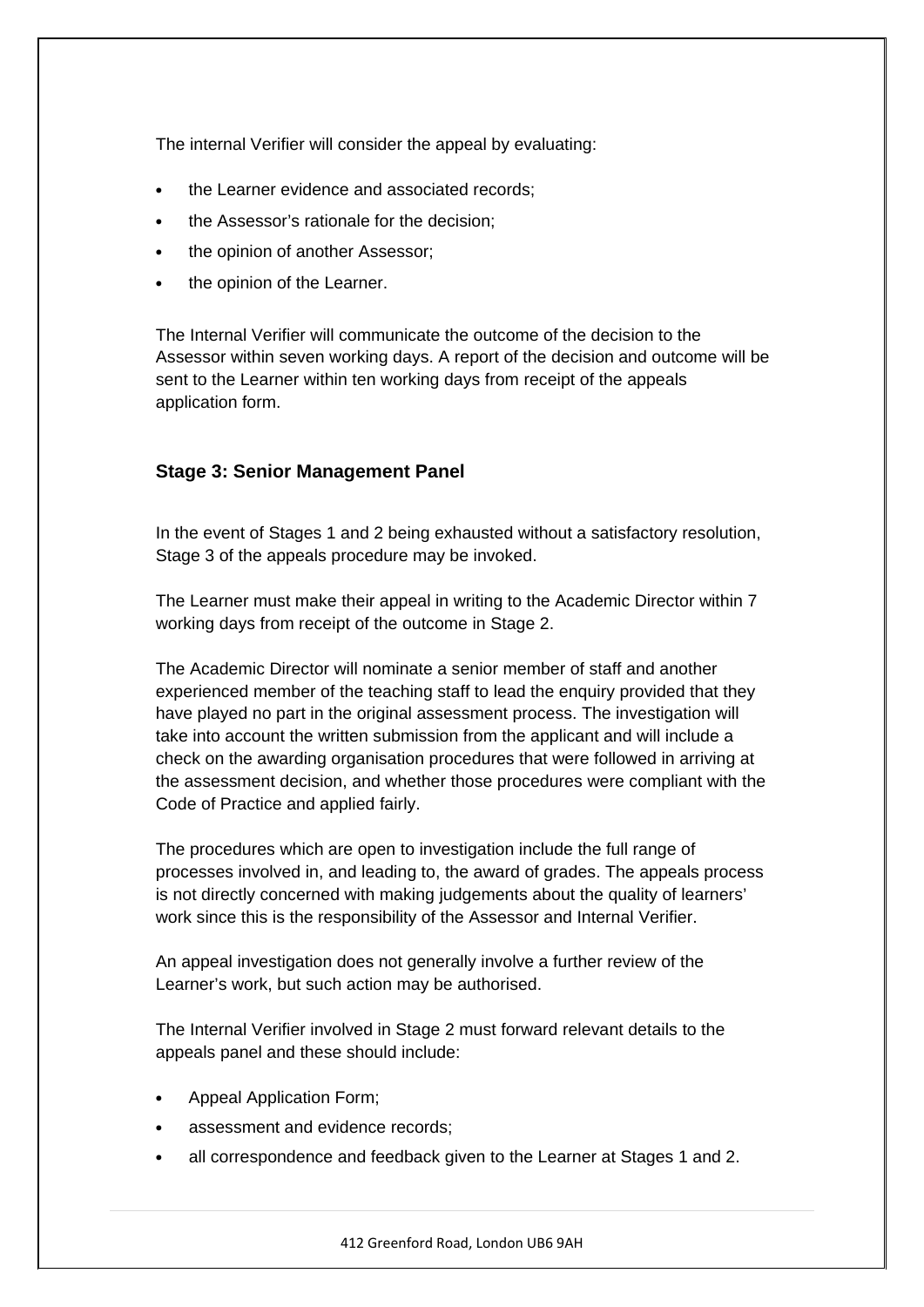After the investigation the appeal will either be rejected (disallowed) or upheld (allowed). If the appeal is upheld (allowed) any necessary further work on the Learner's scripts or results will be undertaken. Any such work will always be carried out in full compliance with the Code of Practice and JCQ agreed procedures.

The outcome of the appeal will be formally reported back to the Learner and Internal Verifier in writing within 7 working days of the appeal being received at Stage 3.

#### **Stage 4 – Academic Board Appeals Panel**

If the Leaner is dissatisfied with the outcome of stage 3 they have the right to forward their case to the Academic Board Appeals Panel. If the Learner wishes to proceed to the formal hearing they must inform the Academy in writing within seven working days of receiving the outcome letter in Stage 3.

Following receipt of notification to proceed to a formal hearing the Academy will convene a panel within ten working days. The panel will comprise of at least three individuals who have not previously been involved in the case; a member of the senior leadership team, the Quality Nominee and an independent person. The independent person might be a member of the Academic Board and/or an experienced member of the assessment and verification team.

Both the Assessor and the Learner will be given an opportunity to hear each other's submissions to the panel.

The panel's findings will be formally reported back to the learner within five working days of the hearing. The letter will include the outcome of the appeal and the rationale behind the decision made.

The decision of the Appeals Panel will be the final internal decision; however a learner can refer a decision to the awarding organisation.

All records of the request for the appeal, the evidence, deliberations of the panel and the result will be kept in a confidential file, held by the Examinations Officer. The Academy will notify the relevant awarding organisation of any outcome of an appeal if it has implications for the awarding organisation.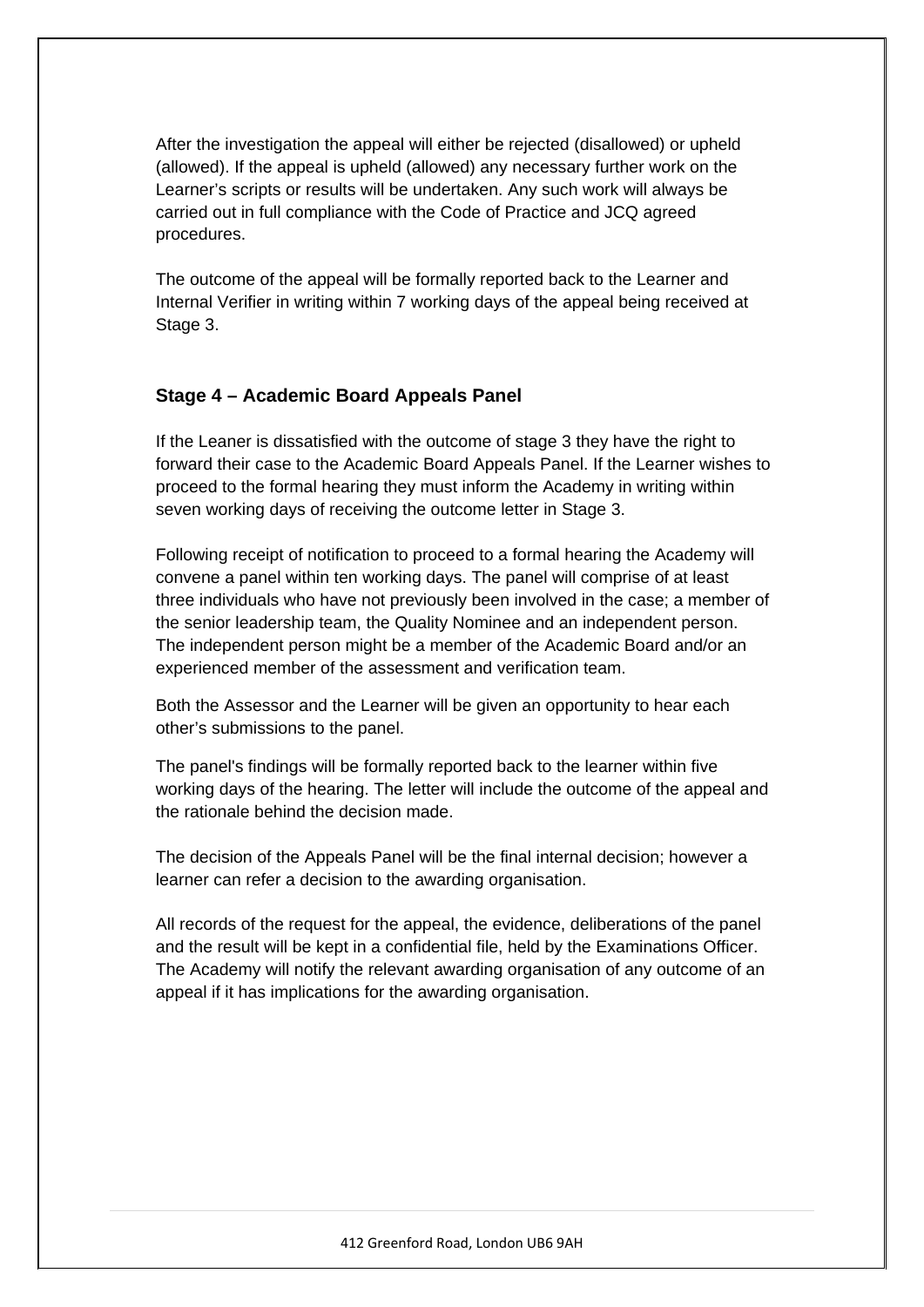# **Appeals to an Awarding Organisation**

#### **How to appeal**

The Academy Principal or any private Learner should submit a written request for a Stage 1 Appeal to the relevant awarding organisation.

Appeals must be made within fourteen days of receiving the outcome of the enquiry about results. This time scale is determined by the regulators and does not make allowance for the time the centre may be closed for holidays.

The Academy Principal or private Learner submitting the appeal must set out as clearly as possible the nature of the concern.

The Code of Practice issued by the Regulator states that appeals should focus on whether an awarding organisation has:

- Used procedures that were consistent with tits Code of Practice
- Applied its procedures properly and fairly in arriving at judgements.

When an application for an appeal is received, awarding bodies have various mechanisms for deciding whether it will be accepted or not. Some awarding organisations will refer the application to a committee or sub-committee, while in others a senior officer may make the decision.

The decision whether or not to accept the appeal is based on:

- The grounds of the appeal put forward by the Academy or Learner
- Whether an appropriate investigation has been carried out.
- The timescale of the application

If an appeal is not accepted, the reason(s) for this will be given.

Full details on the awarding organisation appeals procedure will be given to the Learner on request from student welfare department.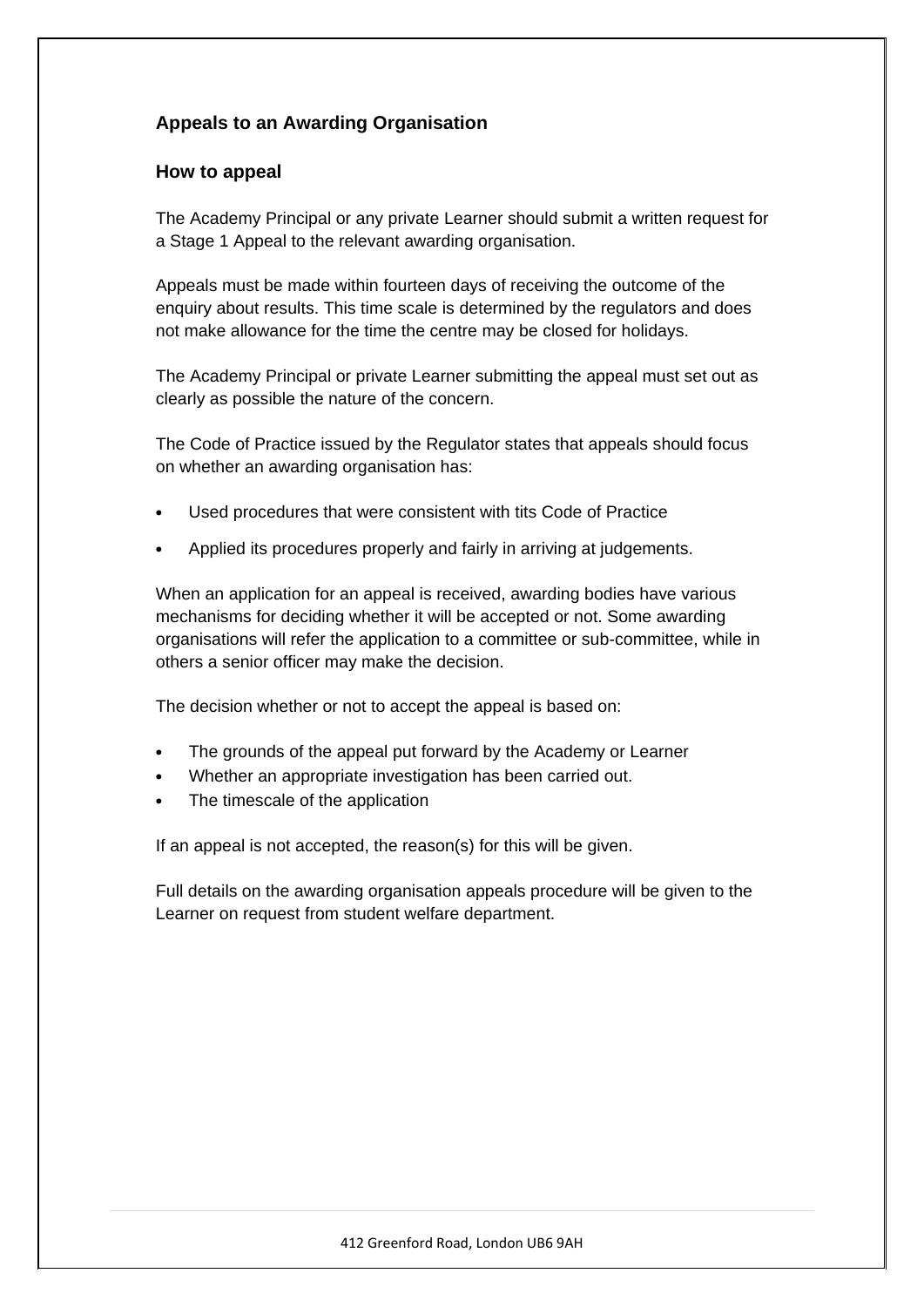### **The Youth Development Academy General Complaint Form**

This form will assist you in filing a complaint. You are not required to use this form; a letter with the same information is sufficient. However, the information requested in the items marked with a star (\*) must be provided, whether or not the form is used.

|            | Telephone Number: Home: ( ) ___________________ Mobile: ________________________                                                                                                                                                                                                           |
|------------|--------------------------------------------------------------------------------------------------------------------------------------------------------------------------------------------------------------------------------------------------------------------------------------------|
|            | <b>Student ID Number:</b>                                                                                                                                                                                                                                                                  |
|            | What are the most convenient time and place for us to contact you regarding this<br>complaint?                                                                                                                                                                                             |
| complaint: | If we cannot reach you directly, you may wish to give us the name and phone number<br>of a person who can tell us how to reach you and/or provide information about your                                                                                                                   |
|            |                                                                                                                                                                                                                                                                                            |
|            |                                                                                                                                                                                                                                                                                            |
|            | *Please explain the circumstances of your complaint as clearly as possible:<br>what happened, why you believe it happened and Indicate who was involved. Be<br>sure to include how other persons were involved or witness to your complaint<br>(Please use additional sheets if necessary) |
|            |                                                                                                                                                                                                                                                                                            |
|            |                                                                                                                                                                                                                                                                                            |
|            |                                                                                                                                                                                                                                                                                            |

\_\_\_\_\_\_\_\_\_\_\_\_\_\_\_\_\_\_\_\_\_\_\_\_\_\_\_\_\_\_\_\_\_\_\_\_\_\_\_\_\_\_\_\_\_\_\_\_\_\_\_\_\_\_\_\_\_\_\_\_\_\_\_\_\_\_\_\_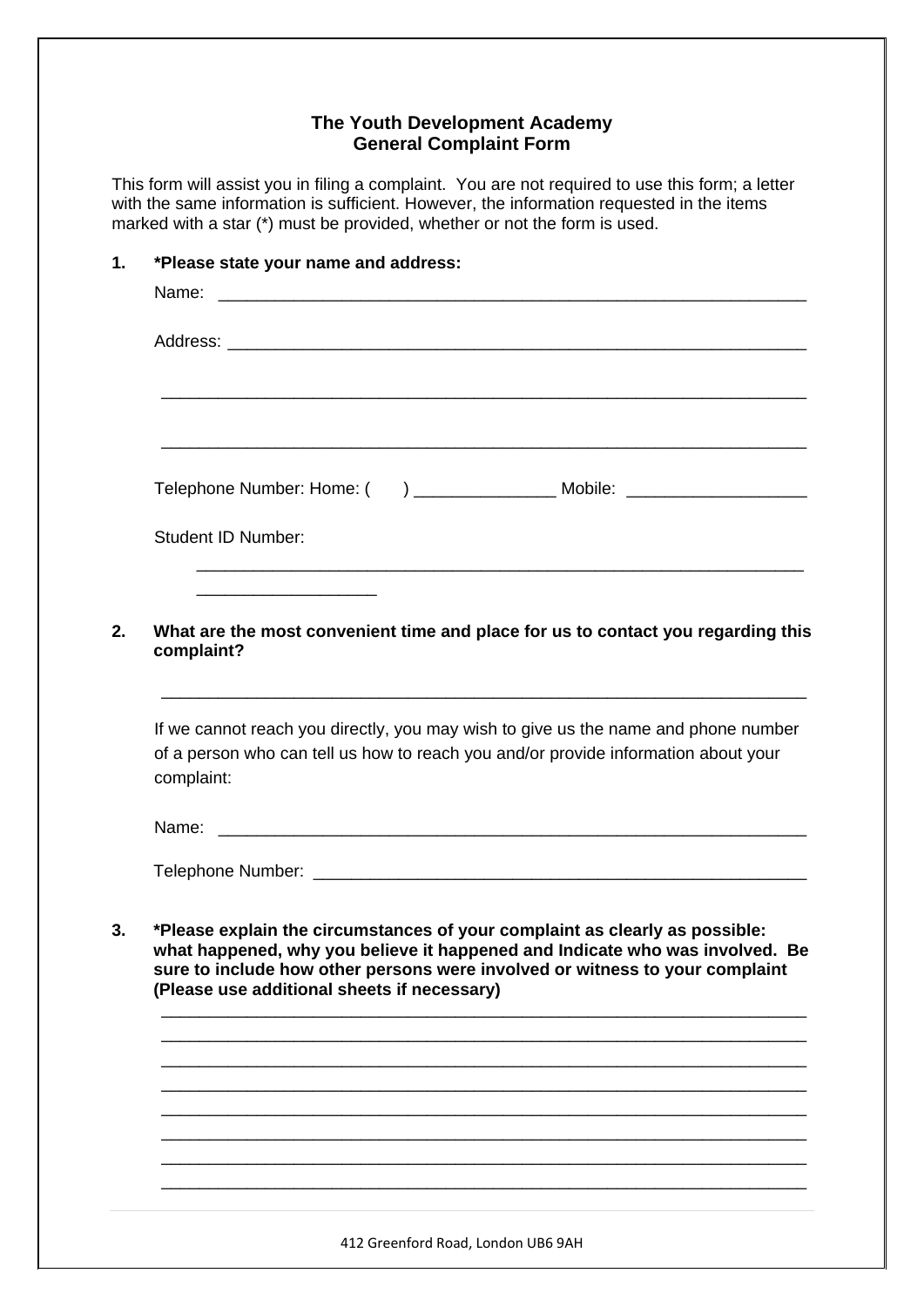|                 | Please list below any persons (witnesses, fellow employees or students,<br>supervisors, or others) if known, whom we may contact for additional |
|-----------------|-------------------------------------------------------------------------------------------------------------------------------------------------|
|                 | information to support or clarify your complaint.                                                                                               |
|                 |                                                                                                                                                 |
|                 |                                                                                                                                                 |
|                 |                                                                                                                                                 |
|                 |                                                                                                                                                 |
|                 |                                                                                                                                                 |
|                 | Telephone Number: Home: ( ) __________________ Mobile: _________________________                                                                |
|                 |                                                                                                                                                 |
|                 |                                                                                                                                                 |
| your complaint? | Do you have other information that you think is relevant to our investigation of                                                                |
|                 |                                                                                                                                                 |
|                 |                                                                                                                                                 |
|                 |                                                                                                                                                 |
|                 |                                                                                                                                                 |
|                 |                                                                                                                                                 |
|                 |                                                                                                                                                 |
|                 |                                                                                                                                                 |
|                 |                                                                                                                                                 |
|                 |                                                                                                                                                 |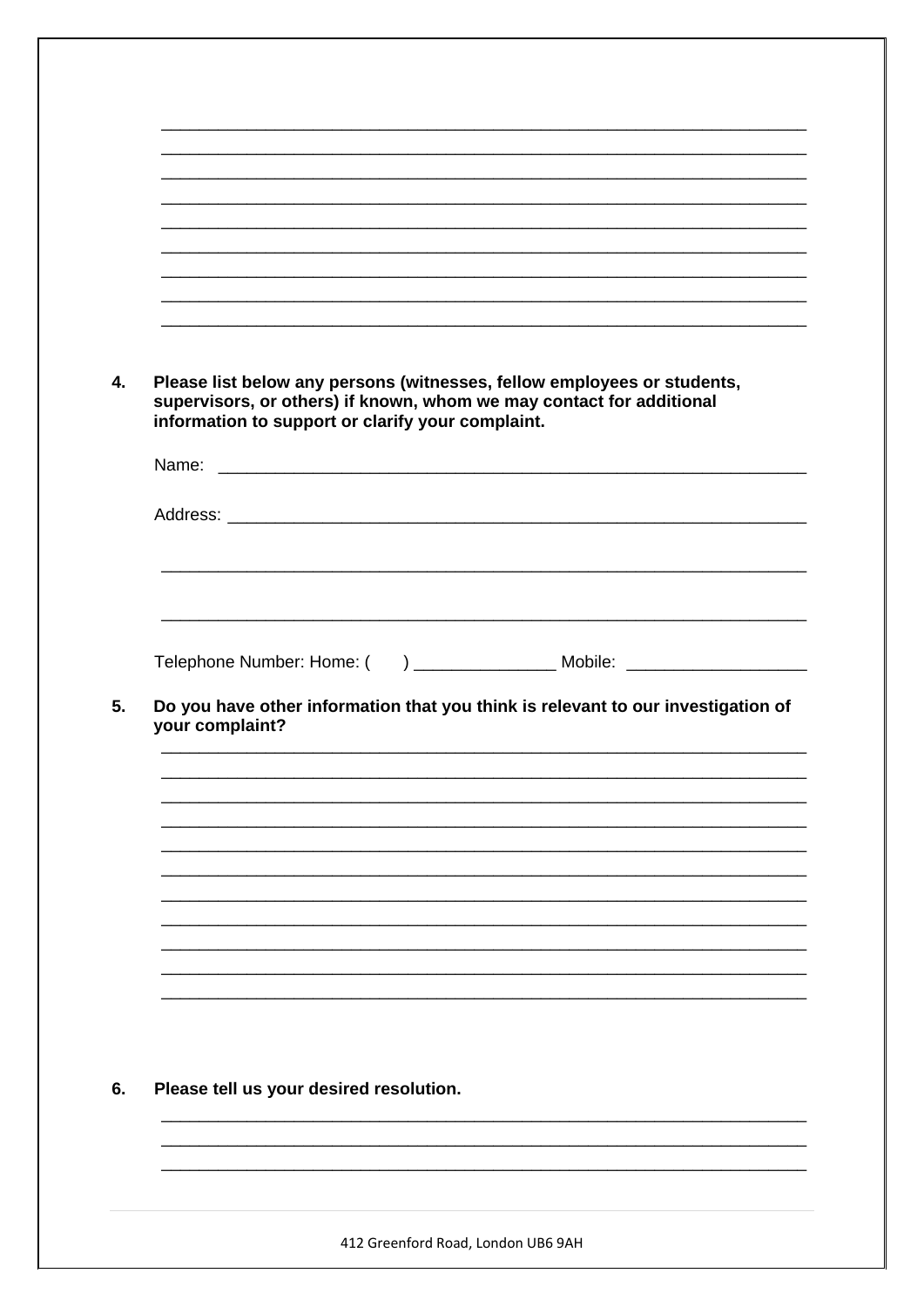| Have you (or known other person) raised this complaint before? |  |
|----------------------------------------------------------------|--|
|                                                                |  |
|                                                                |  |
|                                                                |  |

8. \*We cannot accept a complaint if it has not been signed. Please sign and date below:

#### **Name and Signature**

Please feel free to add additional sheets to explain the present situation to us. We may need to contact you to obtain your consent to disclose your name, if necessary, in the course of any investigation.

Please mail the signed complaint form (please make a copy for your own records) to the Welfare Officer, The Youth Development Academy.

**Date**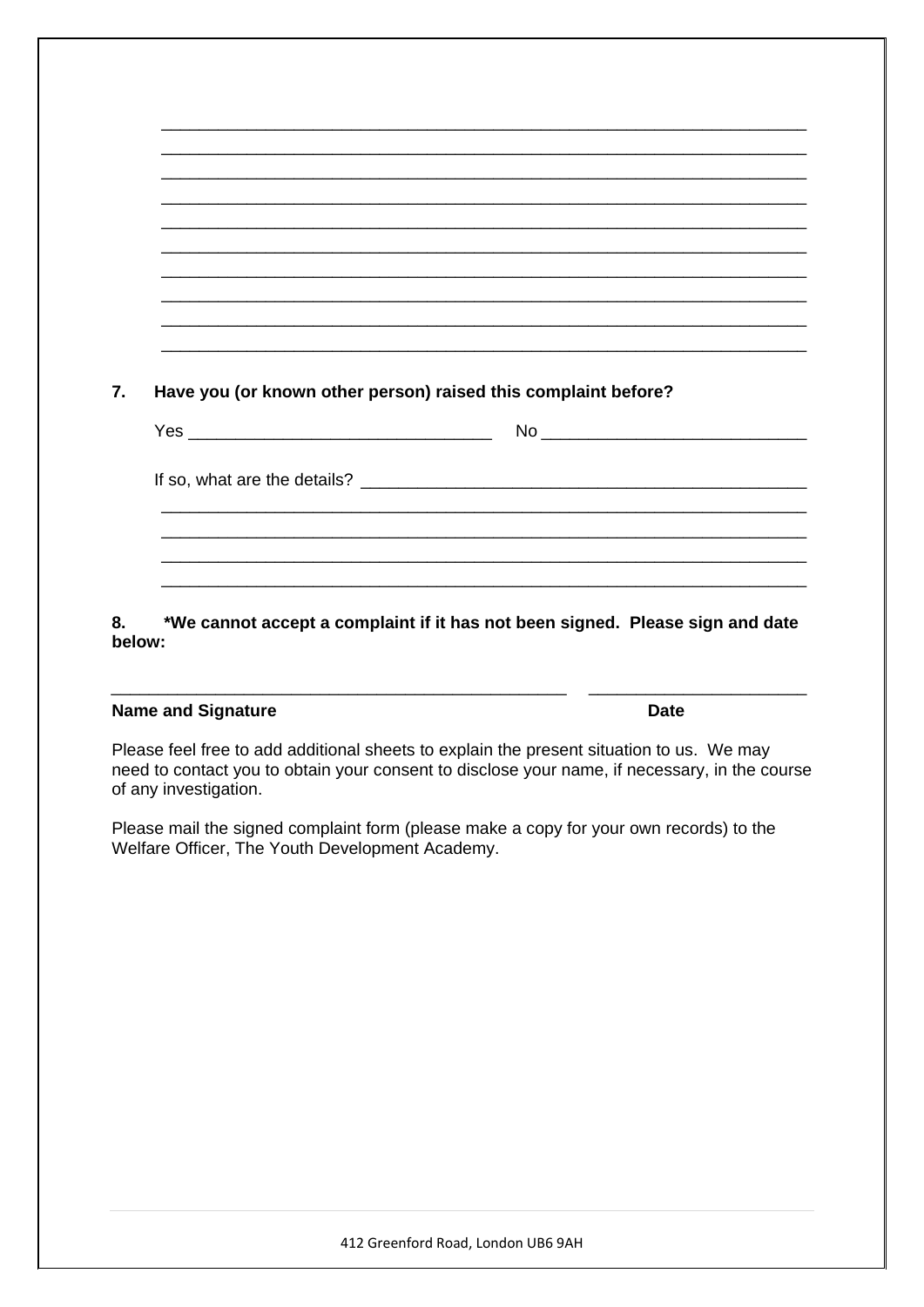## **The Youth Development Academy General Complaint Internal Report Form**

The investigator's findings will be formally reported back to the Complainant within 8 working days of receiving the written complaint. The letter to the Complainant will include the outcome of the investigation and the rationale behind any decisions made.

| Complainant's Name:                                                                          |                                     |                           |                                                                |  |        |  |  |  |
|----------------------------------------------------------------------------------------------|-------------------------------------|---------------------------|----------------------------------------------------------------|--|--------|--|--|--|
| Date of Complaint:                                                                           |                                     |                           |                                                                |  |        |  |  |  |
| Date Complaint Investigated:                                                                 |                                     |                           |                                                                |  |        |  |  |  |
|                                                                                              | Person Investigating the Complaint: |                           |                                                                |  |        |  |  |  |
| Authorising Manager:                                                                         |                                     |                           |                                                                |  |        |  |  |  |
| Investigation notes: include interviews with the witnesses, other staff/student involved.    |                                     |                           |                                                                |  |        |  |  |  |
| (Please write here if the decision is to reject or uphold the complaint. Provide a rationale |                                     |                           | for the decision and state what remedial action will be taken) |  |        |  |  |  |
|                                                                                              |                                     |                           |                                                                |  |        |  |  |  |
|                                                                                              |                                     |                           |                                                                |  |        |  |  |  |
|                                                                                              |                                     |                           |                                                                |  |        |  |  |  |
|                                                                                              |                                     |                           |                                                                |  |        |  |  |  |
|                                                                                              |                                     |                           |                                                                |  |        |  |  |  |
|                                                                                              |                                     |                           |                                                                |  |        |  |  |  |
|                                                                                              |                                     |                           |                                                                |  |        |  |  |  |
|                                                                                              |                                     |                           |                                                                |  |        |  |  |  |
|                                                                                              |                                     |                           |                                                                |  |        |  |  |  |
| Recommendations for future practice or policy review (continue on a separate sheet if        |                                     |                           |                                                                |  |        |  |  |  |
| necessary)                                                                                   |                                     |                           |                                                                |  |        |  |  |  |
|                                                                                              |                                     |                           |                                                                |  |        |  |  |  |
|                                                                                              |                                     |                           |                                                                |  |        |  |  |  |
|                                                                                              |                                     |                           |                                                                |  |        |  |  |  |
|                                                                                              |                                     |                           |                                                                |  |        |  |  |  |
|                                                                                              |                                     |                           |                                                                |  |        |  |  |  |
|                                                                                              |                                     |                           |                                                                |  |        |  |  |  |
| Decision/Outcome:                                                                            |                                     | Complainant satisfied and |                                                                |  |        |  |  |  |
|                                                                                              |                                     | accepts the decisions?    |                                                                |  | Yes/No |  |  |  |
|                                                                                              |                                     |                           |                                                                |  |        |  |  |  |
| Signature of                                                                                 |                                     |                           | Date:                                                          |  |        |  |  |  |
| Investigator:                                                                                |                                     |                           |                                                                |  |        |  |  |  |
| Signature of                                                                                 |                                     |                           | Date:                                                          |  |        |  |  |  |
| <b>Authorising Manager:</b>                                                                  |                                     |                           |                                                                |  |        |  |  |  |
| Signature of                                                                                 |                                     |                           | Date:                                                          |  |        |  |  |  |
| Complainant                                                                                  |                                     |                           |                                                                |  |        |  |  |  |
| (only if appropriate?)                                                                       |                                     |                           |                                                                |  |        |  |  |  |
| Date Complaint                                                                               |                                     |                           | Date:                                                          |  |        |  |  |  |
| <b>Resolved/Letter Sent:</b>                                                                 |                                     |                           |                                                                |  |        |  |  |  |
| Does the Complainant                                                                         |                                     |                           | Is the complaint file                                          |  |        |  |  |  |
| wish to appeal against                                                                       |                                     | Yes/No                    | completed, closed<br>Yes/No                                    |  |        |  |  |  |
| the decision?                                                                                |                                     |                           | and passed to HR?                                              |  |        |  |  |  |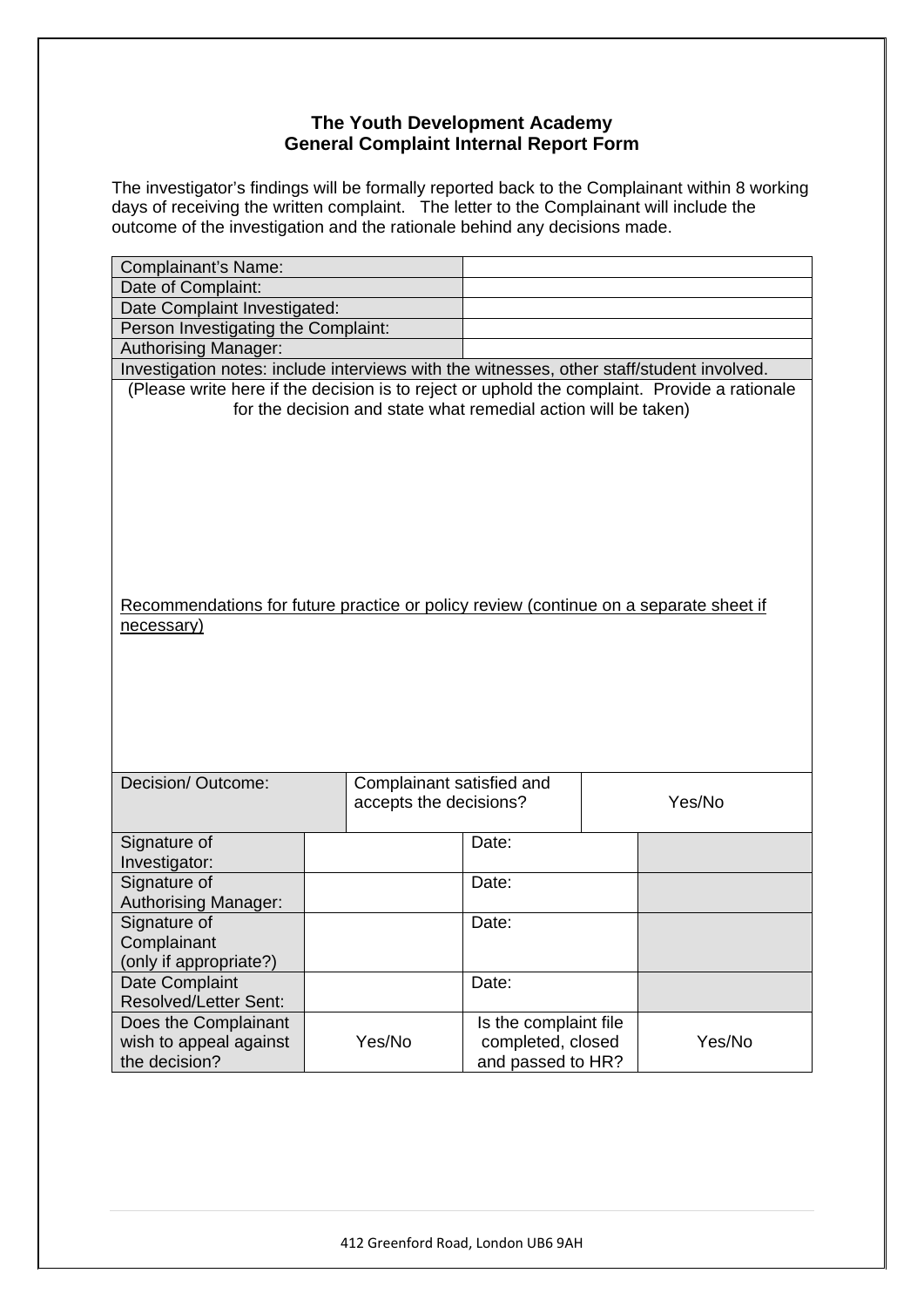## **The Youth Development Academy Appeal Application Form (stage 1)**

## *To be completed by the learner within 7 working days of receiving the assessment decision for an assignment/unit assessment*

| Course Title and<br>Level:                         |                                                                               |  |
|----------------------------------------------------|-------------------------------------------------------------------------------|--|
| Unit No. & Title:                                  |                                                                               |  |
| Learner's Name:                                    |                                                                               |  |
|                                                    |                                                                               |  |
| Learner's ID No:                                   |                                                                               |  |
| Learner's Home                                     |                                                                               |  |
| Address:                                           |                                                                               |  |
| Date of Appeal:                                    |                                                                               |  |
| <b>Unit Assessor</b>                               |                                                                               |  |
| Name:                                              |                                                                               |  |
| Reason for Appeal (to be completed by the learner) |                                                                               |  |
|                                                    | (Please write here why you think that the assessment decision is not correct) |  |
|                                                    |                                                                               |  |
|                                                    |                                                                               |  |
|                                                    |                                                                               |  |
|                                                    |                                                                               |  |
|                                                    |                                                                               |  |
|                                                    |                                                                               |  |
|                                                    |                                                                               |  |
|                                                    |                                                                               |  |
|                                                    |                                                                               |  |
|                                                    |                                                                               |  |
|                                                    |                                                                               |  |
|                                                    |                                                                               |  |
|                                                    |                                                                               |  |
|                                                    |                                                                               |  |
|                                                    |                                                                               |  |
|                                                    |                                                                               |  |
|                                                    |                                                                               |  |
|                                                    |                                                                               |  |
|                                                    |                                                                               |  |
|                                                    |                                                                               |  |
|                                                    |                                                                               |  |
|                                                    |                                                                               |  |
| Signature - Learner:                               | Date Handed to                                                                |  |
|                                                    | Assessor:                                                                     |  |
|                                                    | Date Appeal                                                                   |  |
| Signature - Unit Assessor:                         | Received:                                                                     |  |
| Signature - Unit Assessor:                         | Date Appeal                                                                   |  |
| (if second assessor is involved)                   | Received:                                                                     |  |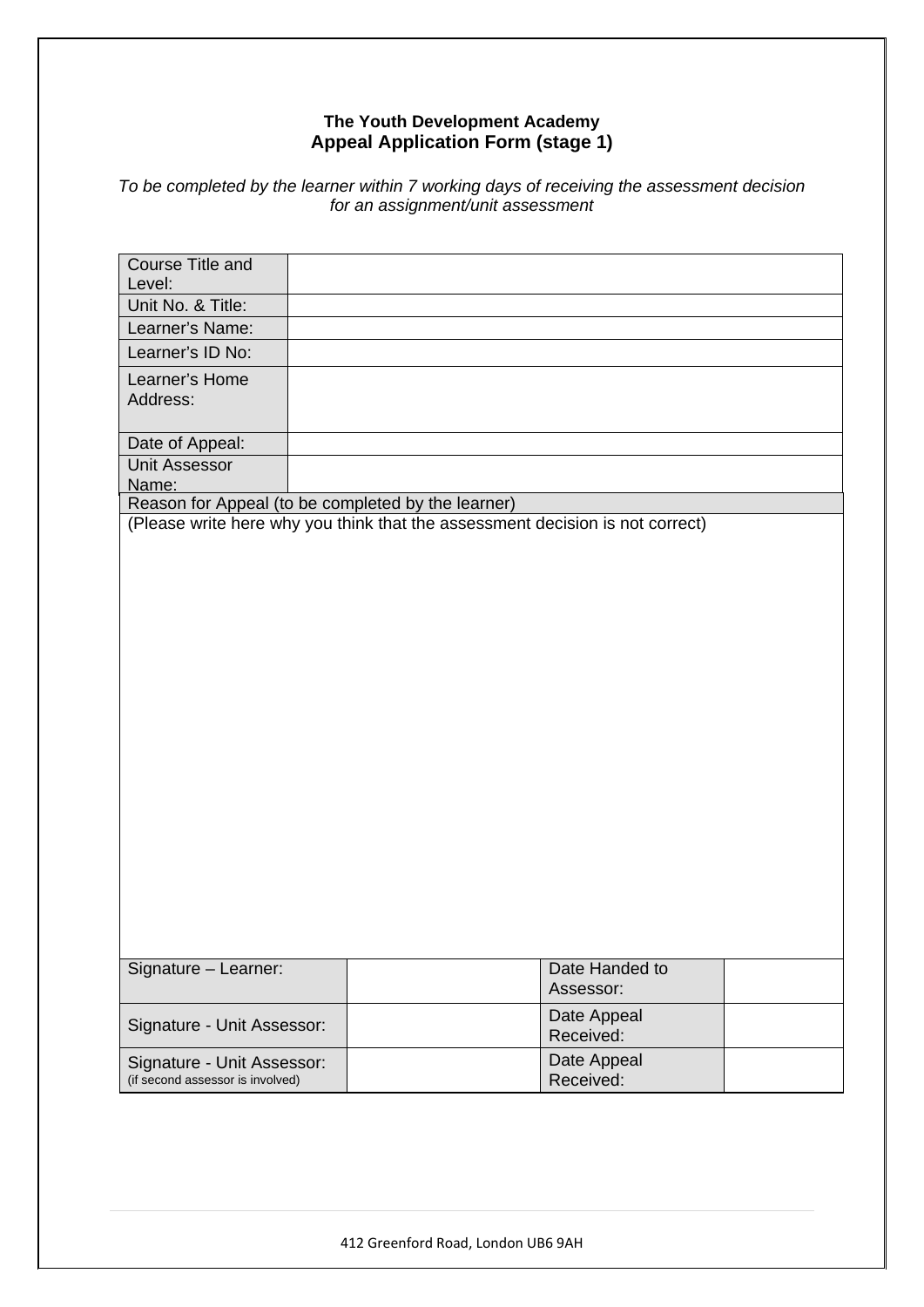## **The Youth Development Academy Appeal Application Form (stage 1)**

*To be completed by the learner within 7 working days of receiving the assessment decision for an assignment/unit assessment* 

Units Assessor's decision following re-evaluation of the assessment decision of assignment/assessment evidence

**Decision** 

(Unit Assessor writes here why (s)he thinks that the assessment decision is correct or why it needs to be amended and reviewed)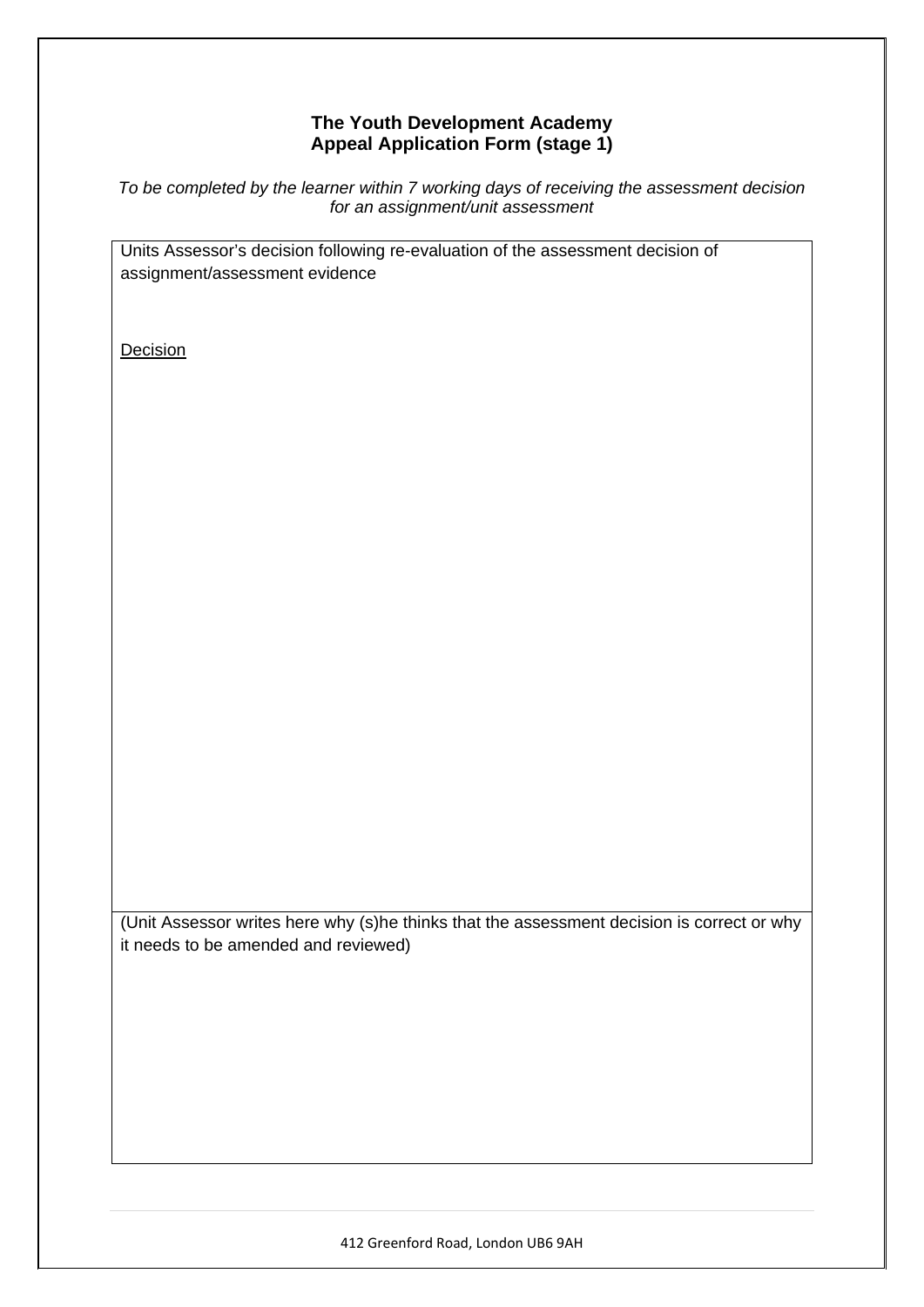| Signature - Learner: |        | Date Handed to      |        |
|----------------------|--------|---------------------|--------|
|                      |        | Assessor:           |        |
|                      |        | Date re-assessed    |        |
| Signature - Unit     |        | work is received by |        |
| Assessor:            |        | the Learner.        |        |
|                      | Yes/No | Does the Learner    | Yes/No |
| Does the Learner     |        | wish to proceed to  |        |
| accept the decision? |        | the stage 2?        |        |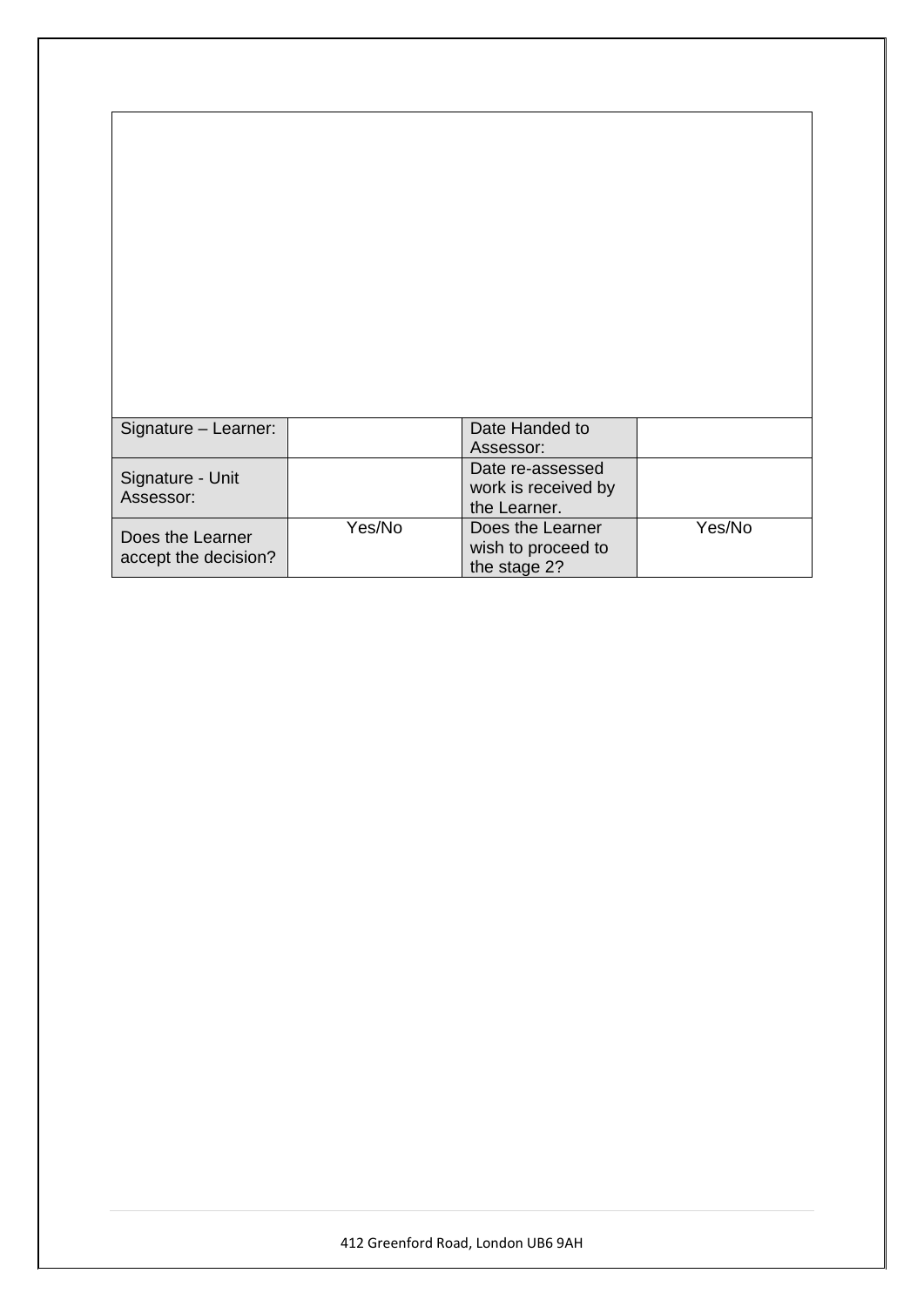# **Appeal Application Form (stage 2)**

To be completed by the second assessor and internal verifier within 10 working days of receiving appeals stage 2.

| Learner's Name:               |                                                                                       |
|-------------------------------|---------------------------------------------------------------------------------------|
| Date of Appeal:               |                                                                                       |
| Date of Stage 2:              |                                                                                       |
| Name of Unit Assessor:        |                                                                                       |
| Name of Second<br>Assessor:   |                                                                                       |
| Name of Internal<br>Verifier: |                                                                                       |
| evidence                      | Second Assessor's decision following assessment of the learners assignment/assessment |
|                               | (please write here your assessment decision of the learners evidence)                 |
|                               |                                                                                       |
|                               |                                                                                       |
|                               |                                                                                       |
|                               |                                                                                       |
|                               |                                                                                       |
|                               |                                                                                       |
|                               |                                                                                       |
|                               |                                                                                       |
|                               |                                                                                       |
|                               |                                                                                       |
|                               | Internal Verification following the assessment decision.                              |
|                               | (please write here verification decision for the second Assessor)                     |
|                               |                                                                                       |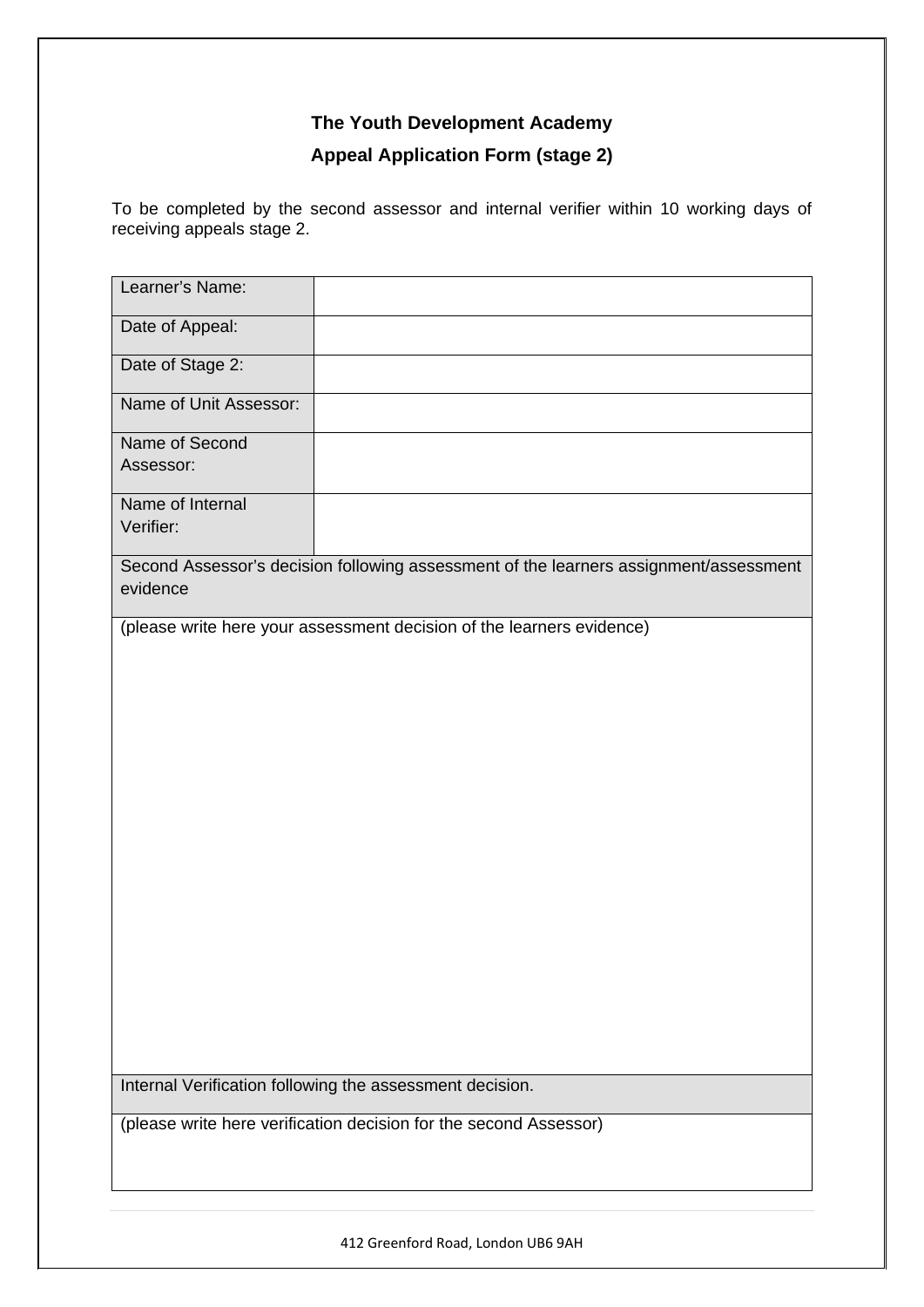| Signature of second<br>Assessor: |        | Date:                          |        |
|----------------------------------|--------|--------------------------------|--------|
| Signature of Internal            |        | Date:                          |        |
| Verifier:                        |        |                                |        |
| Signature of                     |        | Date:                          |        |
| Learner:                         |        |                                |        |
| Does the Learner                 | Yes/No | Does the Learner               | Yes/No |
| accept the decision?             |        | wish to proceed to<br>stage 3? |        |
|                                  |        |                                |        |

٦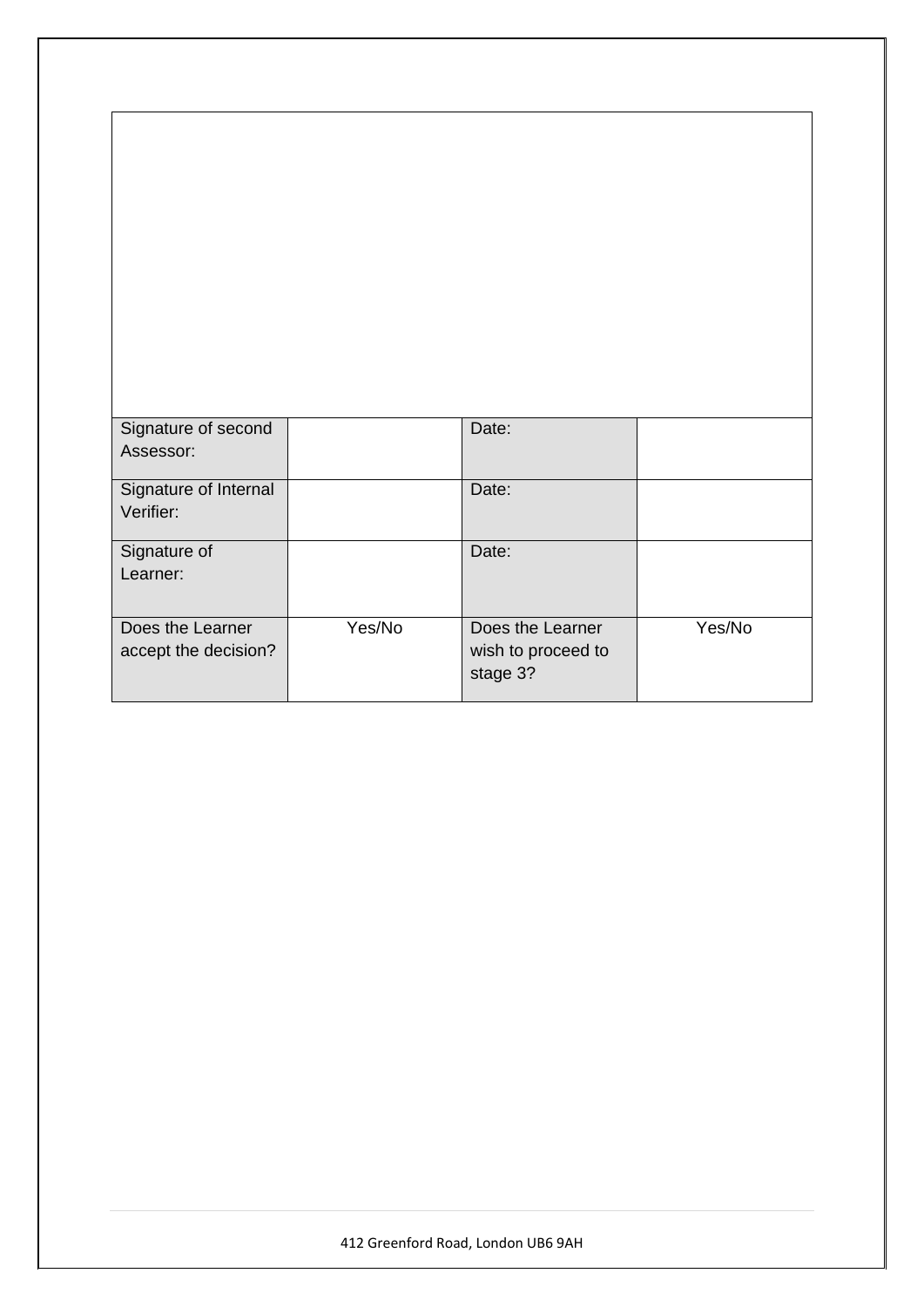# **Appeal Application Form (stage 3)**

To be completed by the staff involved in the investigation within 7 working days of receiving appeals stage 3.

| Learner's Name:                         |                                                                                                                                                                                                          |
|-----------------------------------------|----------------------------------------------------------------------------------------------------------------------------------------------------------------------------------------------------------|
| Date of Appeal:                         |                                                                                                                                                                                                          |
| Date of Stage 3:                        |                                                                                                                                                                                                          |
| Name(s) of Management<br>involved:      |                                                                                                                                                                                                          |
| Name of Curriculum Staff(s)<br>involved |                                                                                                                                                                                                          |
|                                         | Management decision following re-evaluation of decisions made in stages 1 and 2.                                                                                                                         |
|                                         | (Please write here if the decision is to reject or uphold the appeal. Provide a rationale for<br>the decision and state what action the Learner is permitted to take if further evidence is<br>required) |
|                                         |                                                                                                                                                                                                          |
|                                         |                                                                                                                                                                                                          |
|                                         |                                                                                                                                                                                                          |
|                                         |                                                                                                                                                                                                          |
|                                         |                                                                                                                                                                                                          |
|                                         |                                                                                                                                                                                                          |
|                                         |                                                                                                                                                                                                          |
|                                         |                                                                                                                                                                                                          |
|                                         |                                                                                                                                                                                                          |
|                                         |                                                                                                                                                                                                          |
|                                         |                                                                                                                                                                                                          |
|                                         |                                                                                                                                                                                                          |
|                                         |                                                                                                                                                                                                          |
|                                         |                                                                                                                                                                                                          |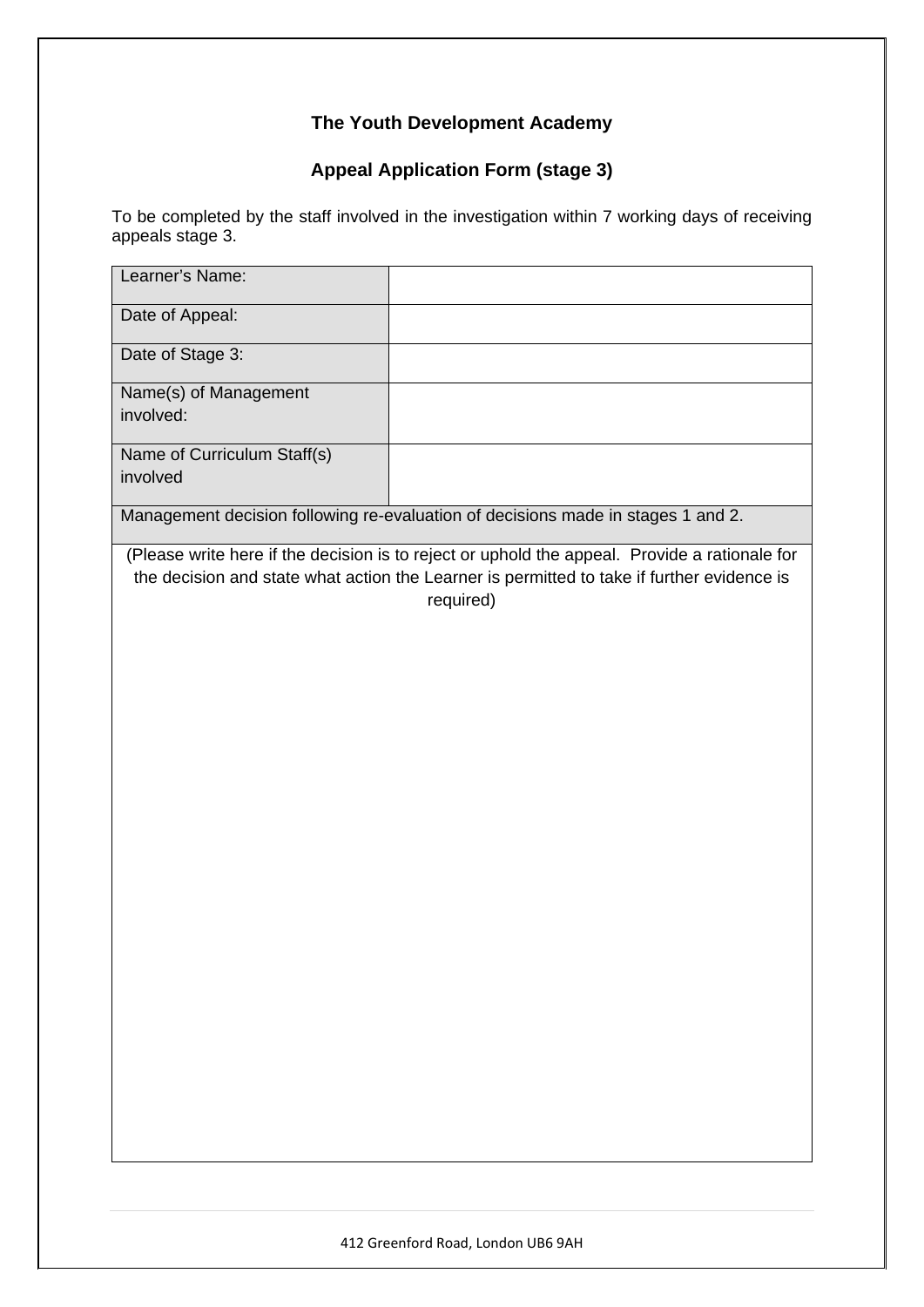| Decision Made: complete |                          |        | Grade to remain unchanged:                      | Grade to be changed to: |        |
|-------------------------|--------------------------|--------|-------------------------------------------------|-------------------------|--------|
| on the statements:      |                          |        |                                                 |                         |        |
|                         |                          |        |                                                 |                         |        |
| Signature of            |                          |        | Date:                                           |                         |        |
| Management:             |                          |        |                                                 |                         |        |
| Signature of            |                          |        | Date:                                           |                         |        |
|                         | <b>Curriculum Staff:</b> |        |                                                 |                         |        |
| Signature of            |                          |        | Date feedback given                             |                         |        |
| Learner:                |                          |        | to Learner:                                     |                         |        |
| Does the Learner        |                          | Yes/No | Does the Learner                                |                         | Yes/No |
| accept the decision?    |                          |        | wish to appeal to the<br><b>Academic Board?</b> |                         |        |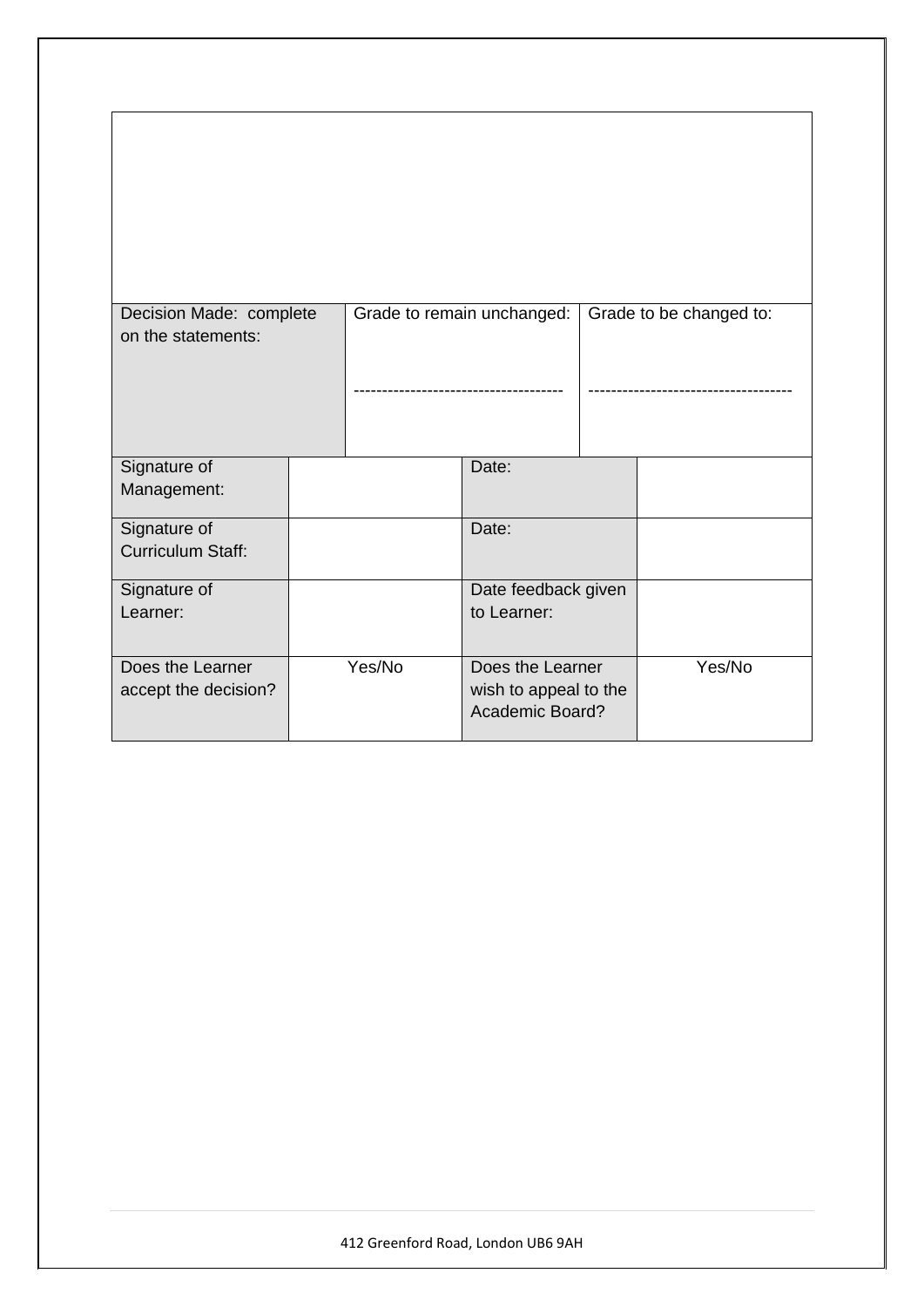# **Appeal Application Form (stage 4)**

The panel's findings will be formally reported back to the Learner within 5 working days of the hearing. The letter will include the outcome of the appeal and the rationale behind the decision made.

| Learner's Name:                                                                         |                                                                                               |
|-----------------------------------------------------------------------------------------|-----------------------------------------------------------------------------------------------|
| Date of Appeal:                                                                         |                                                                                               |
| Date of Stage 4:                                                                        |                                                                                               |
| Academic Board Member One:                                                              |                                                                                               |
| <b>Academic Board Member Two:</b>                                                       |                                                                                               |
| Academic Board Member Three:                                                            |                                                                                               |
| Unit Assessor:                                                                          |                                                                                               |
| Learner's family or Friend Name:                                                        |                                                                                               |
| Academic Board's decision following convening an Appeals Panel. Include notes of        |                                                                                               |
| interviews with the Learner, unit Assessor and other staff involved in stage 4 appeals. |                                                                                               |
| Also include any assessment records used to make the final judgement.                   |                                                                                               |
|                                                                                         |                                                                                               |
|                                                                                         | (Please write here if the decision is to reject or uphold the appeal. Provide a rationale for |
|                                                                                         | the decision and state what action the Learner is permitted to take if further evidence is    |
|                                                                                         | required)                                                                                     |
|                                                                                         |                                                                                               |
|                                                                                         |                                                                                               |
|                                                                                         |                                                                                               |
|                                                                                         |                                                                                               |
|                                                                                         |                                                                                               |
|                                                                                         |                                                                                               |
|                                                                                         |                                                                                               |
|                                                                                         |                                                                                               |
|                                                                                         |                                                                                               |
|                                                                                         |                                                                                               |
|                                                                                         |                                                                                               |
| Recommendations for future practice or policy review (continue on a separate sheet if   |                                                                                               |
| necessary)                                                                              |                                                                                               |
|                                                                                         |                                                                                               |
|                                                                                         |                                                                                               |
|                                                                                         |                                                                                               |
|                                                                                         |                                                                                               |
|                                                                                         |                                                                                               |
|                                                                                         |                                                                                               |
|                                                                                         |                                                                                               |
|                                                                                         |                                                                                               |
|                                                                                         |                                                                                               |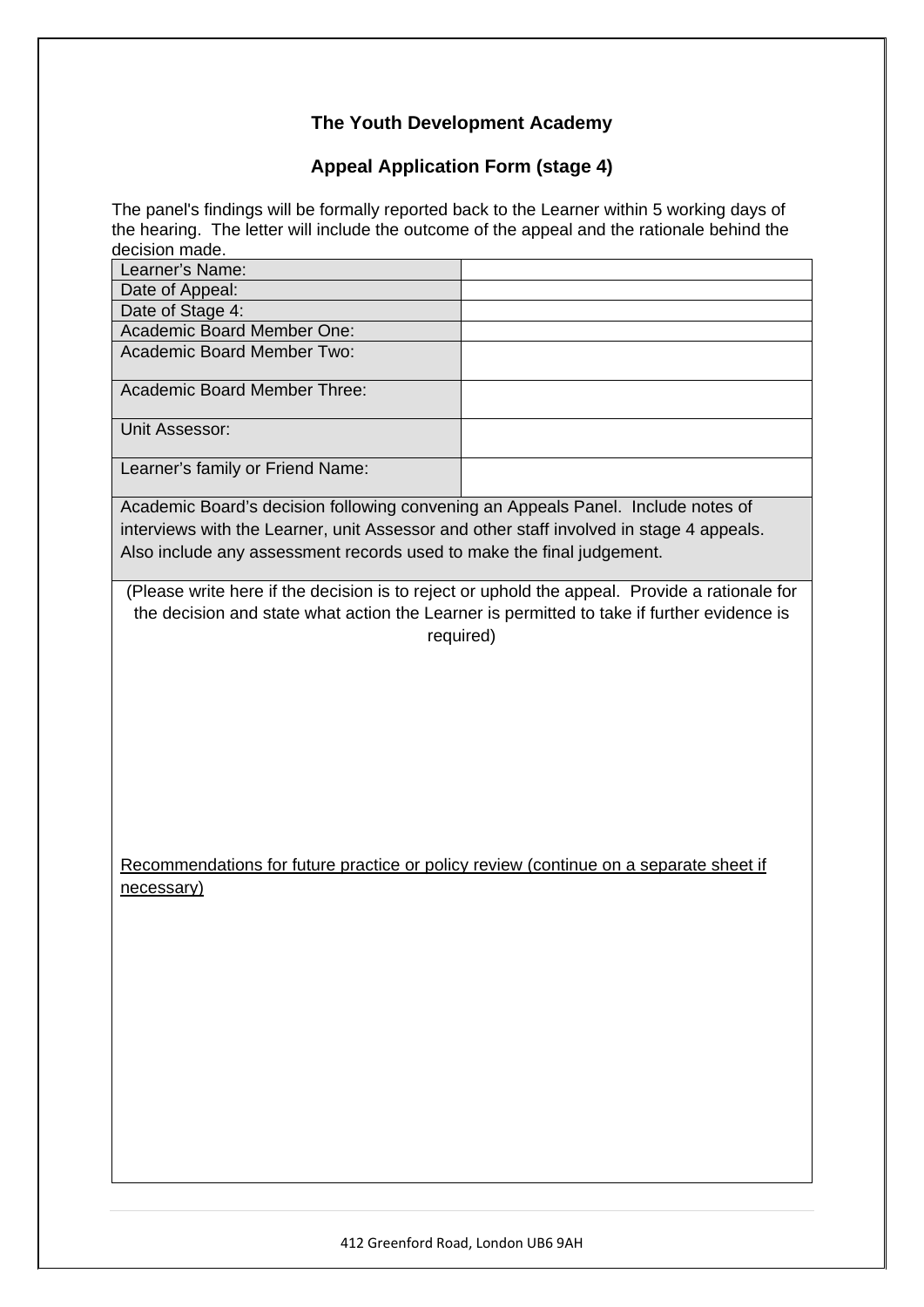| Decision Made: complete<br>on the statements: |  | Grade to remain unchanged: |                       | Grade to be changed to: |        |
|-----------------------------------------------|--|----------------------------|-----------------------|-------------------------|--------|
| Signature of Academic                         |  |                            | Date:                 |                         |        |
| Board person number                           |  |                            |                       |                         |        |
| 1:                                            |  |                            |                       |                         |        |
| Signature of Academic                         |  |                            | Date:                 |                         |        |
| Board person number                           |  |                            |                       |                         |        |
| 2:                                            |  |                            |                       |                         |        |
|                                               |  |                            |                       |                         |        |
| Signature of Academic                         |  |                            | Date:                 |                         |        |
| Board person number                           |  |                            |                       |                         |        |
| 3:                                            |  |                            |                       |                         |        |
|                                               |  |                            |                       |                         |        |
| Signature of Learner:                         |  |                            | Date feedback given   |                         |        |
|                                               |  |                            | to Learner:           |                         |        |
|                                               |  |                            |                       |                         |        |
| Does the Learner                              |  | Yes/No                     | Does the Learner      |                         | Yes/No |
| accept the decision?                          |  |                            | wish to appeal to the |                         |        |
|                                               |  |                            | Awarding              |                         |        |
|                                               |  |                            | Organisation?         |                         |        |
|                                               |  |                            |                       |                         |        |